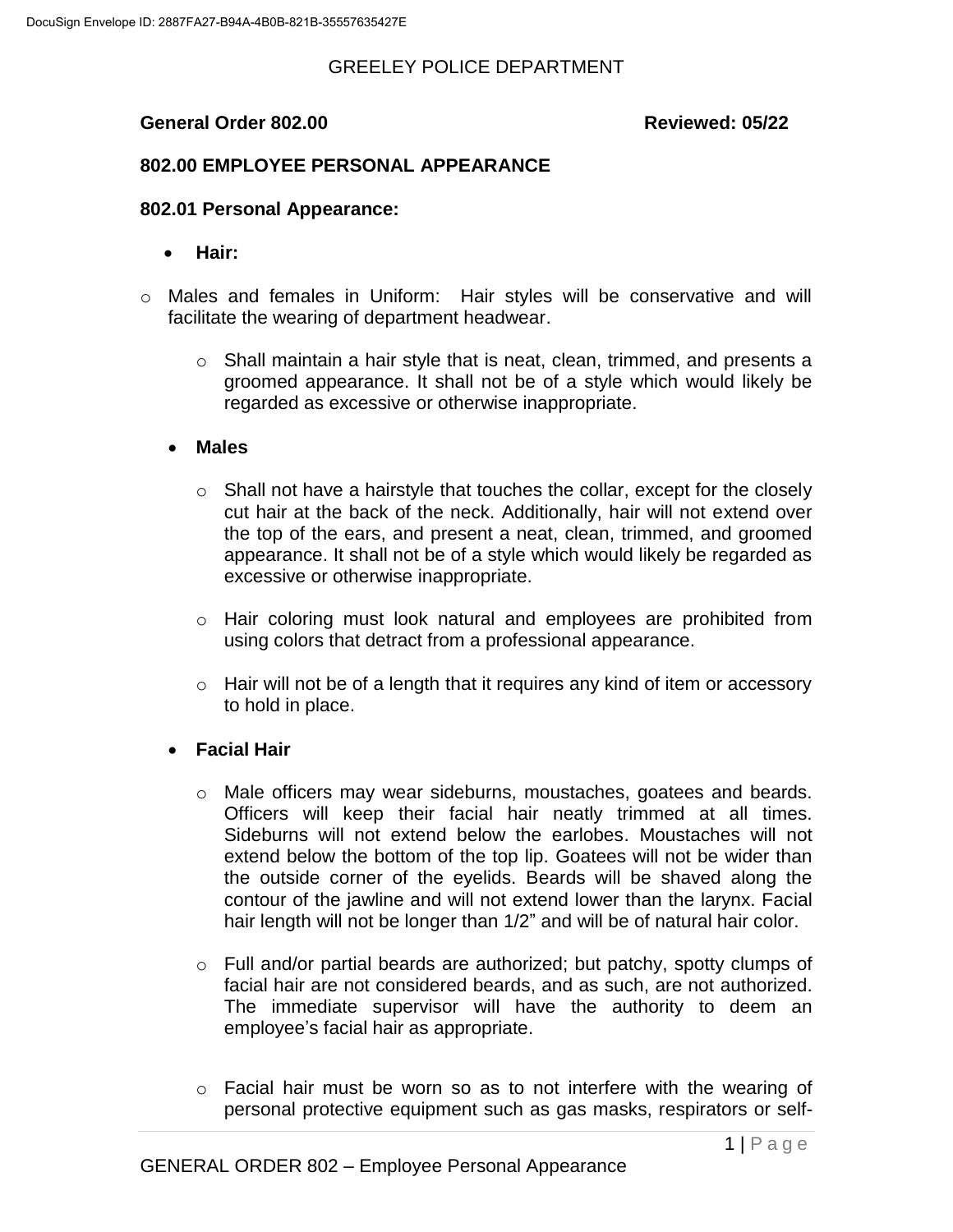contained breathing apparatus. If a proper seal cannot be attained, the beard must be trimmed, or removed, to facilitate proper use of the personal protective equipment.

#### **Females**

- o Hair coloring must look natural and employees are prohibited from using colors that detract from a professional appearance.
- o Items used by female employees to hold the hair in place shall be conservative in nature. Items shall be concealed as much as possible and shall be of a color and style that blends with the hair, and or the uniform.

### **Employees in Non-Uniform Apparel While on Duty:**

- o When wearing plainclothes while on duty or acting in the Department's behalf, male employees (both sworn and non-sworn) will be required to adhere to all appearance guidelines prescribed for uniformed employees.
- $\circ$  Personnel assigned to undercover assignments may deviate from any section of this policy at the discretion of their Deputy Chief.
- o Sworn and Non-Sworn female employees, not in uniform, may wear their hair in a contemporary style.
- o Neatly trimmed beards and goatees are also acceptable for non-sworn male personnel in non-uniform assignments. The facial hair standards will be the same as indicated above for officers.

### **Jewelry for Employees in Uniform:**

- o Employees in uniform may wear jewelry such as watches and rings. Jewelry will not be worn that causes distraction or inhibits the officer's ability to handle issued equipment. A simple plain necklace, religious or personal medallion may be worn if kept within the shirt out of sight. Medical Identification bracelets and necklaces are allowed.
- o Female officers may wear one stud earring per ear. The decorative front of the ear post shall not exceed ¼ inch in diameter. The post may be silver, gold, navy blue in color, or may have a clear gemstone/diamond as the decorative front. Any type of hoop earring is prohibited.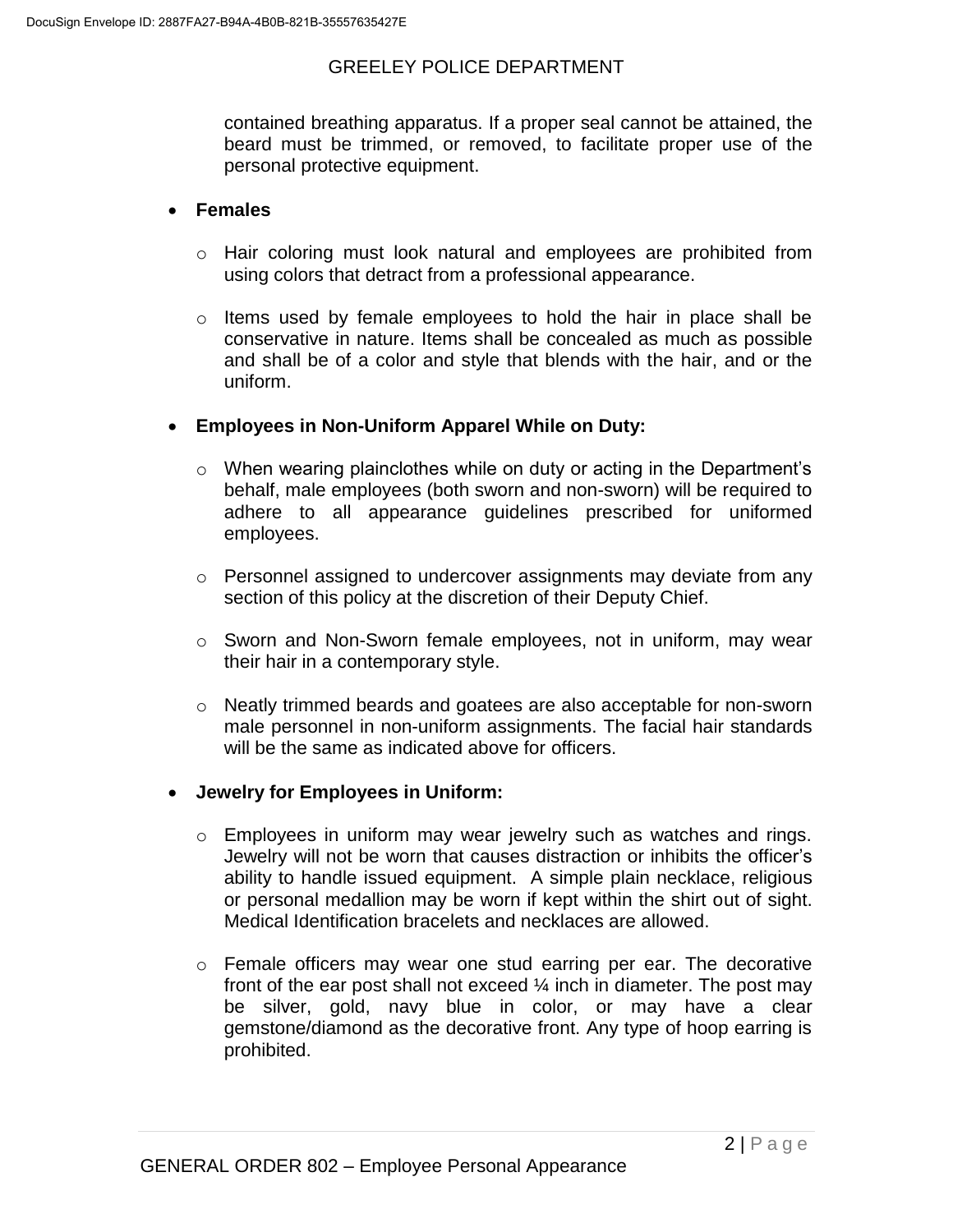- $\circ$  Sworn male employees will not wear earrings while on duty; this includes job related court appearance.
- **Makeup for Female Employees:** 
	- o The use of makeup by female employees both uniformed and in plain clothes will be conservative.
- **Employees attending court will be in uniform or appropriate civilian attire. Appropriate civilian attire will consist of the following**:
	- $\circ$  Male employees will attend court wearing a sport coat, slacks, and tie or a suit.
	- $\circ$  Female employees will attend court wearing dresses, dress slacks/skirt and blouse, or suits.
- **Tattoos/Body Modification**

Chapter III section 3.1 of the Code of Conduct mandates that police officers for the City of Greeley must present a "neutral image" to effectively relate to all segments of the population they serve. Consistent with this directive; brandings, intentional scarring, intentional body mutilation, foreign objects intentionally inserted in/under the skin, and any other type of extreme body art, permanent or temporary is not allowed. This requirement is also applicable to civilian employees.

### **Regarding City of Greeley Police Department employees with tattoos, or other types of body art, the following restrictions will apply:**

- $\circ$  While employees are on duty, visible tattoos or body art will only be permitted on the arms above the wrist and the legs. No other areas of the body, visible while attired in uniform or business attire, such as the hands, knuckles, neck, face or head will have tattoos of any kind showing. The only exception will be a wedding band tattoo that is conservative in color and no wider than ¼ of an inch.
- o Any tattoos which violate the City of Greeley Harassment Policy, are related in any manner to nudity and/or violence; sexually explicit or vulgar art, words, phrases, or symbols; tattoos intended to incite negative reactions, are patently offensive, could be viewed as discriminatory in nature, are disparaging towards any group based on race, ethnicity, gender, religion, or creed, sex, sexual orientation, age or disability, depict or support criminal behavior, encourage or support drug use, and initials or acronyms that represent criminal or repressive organizations are prohibited. This prohibition, based on content and propriety, applies to all tattoos that may be visible to the general public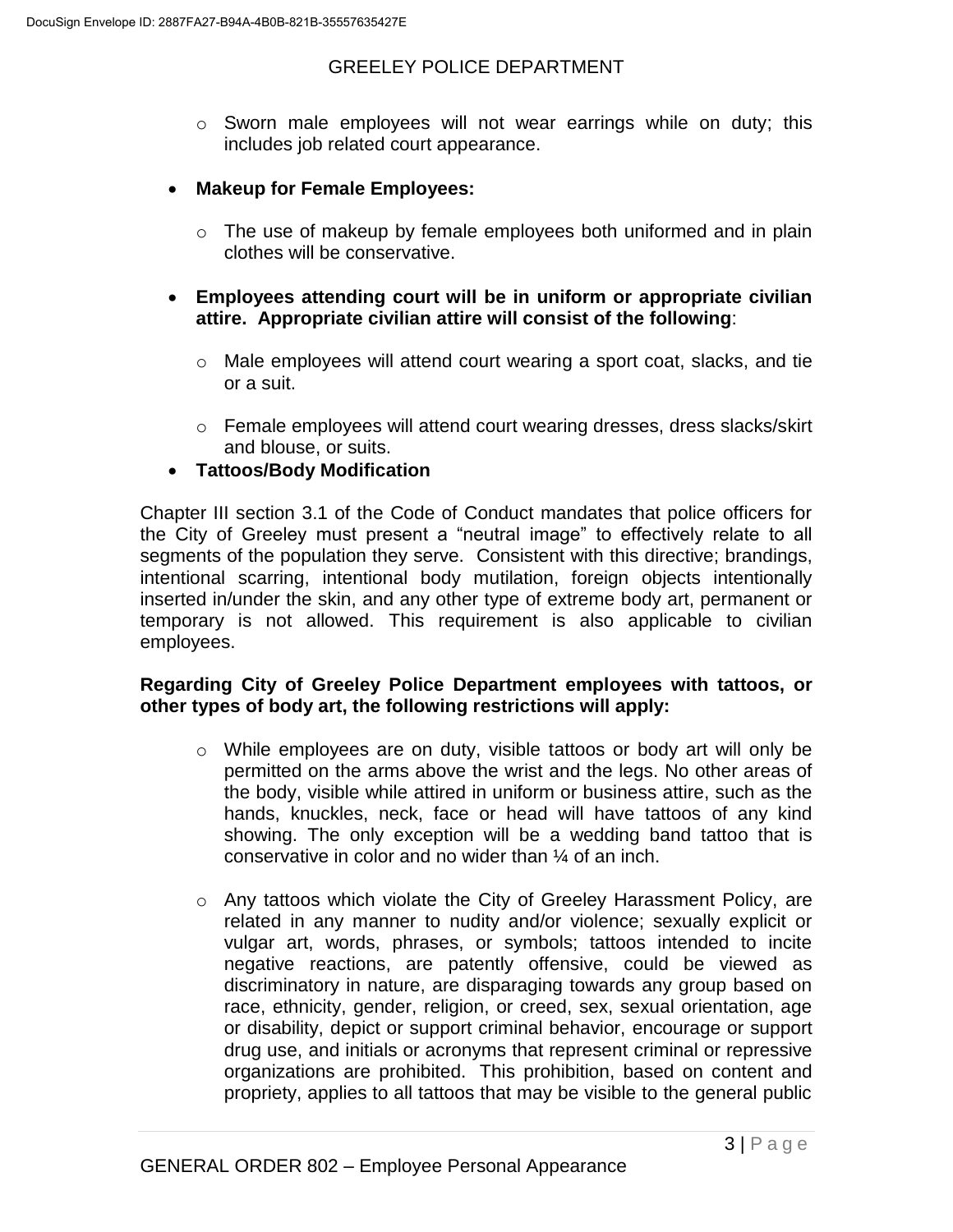while officers are on or off duty, and is not restricted to those tattoos visible while in uniform.

- o City of Greeley Police Department employees will cover all tattoos during court appearances, all activities requiring dress uniform, public presentations, and at the direction of their supervisor when in the supervisor's opinion, the duties assumed by the employee require a more discriminating professional appearance.
- o All visible tattoos will meet the above listed standards for content and propriety.
- $\circ$  The Chief of Police has the authority to make final decisions regarding acceptable and unacceptable tattoos.

# **•** Body Piercing

- o All Sworn and Non-Sworn uniformed employees shall not wear any item of ornamentation in their nose, eyebrow, tongue, or any other location of the body that is visible during duty hours or any duty-related function.
- o Non-Sworn personnel not required to wear a uniform will follow City of Greeley policy regarding appropriate and professional appearance.
- **Body Ornamentation including mutilation, piercing, branding, or intentional scarring is prohibited.** (Exceptions to the piercing directive are detailed under Jewelry for Employees in Uniform). The following are examples of prohibited body modification include but are not limited to split or forked tongues, abnormal and intentional shaping of the ears, eyes, nose, or teeth, foreign objects inserted under the skin to display a design or pattern, enlarged or expanding stretched out holes in the ears, and visible intentional scarring.
- The use of gold, platinum, or other veneers or caps on teeth for purpose of ornamentation is prohibited. Teeth will not be sharpened or reshaped for purposes of ornamentation. Teeth will not be styled with designs, jewels, or an item not medically necessary.
- Contact lenses when worn on duty shall be of natural eye color. Red, orange, silver or other unnaturally colored lenses, or colors that when worn create an unnatural eye color when worn, or lenses with designs or symbols of any kind are prohibited.